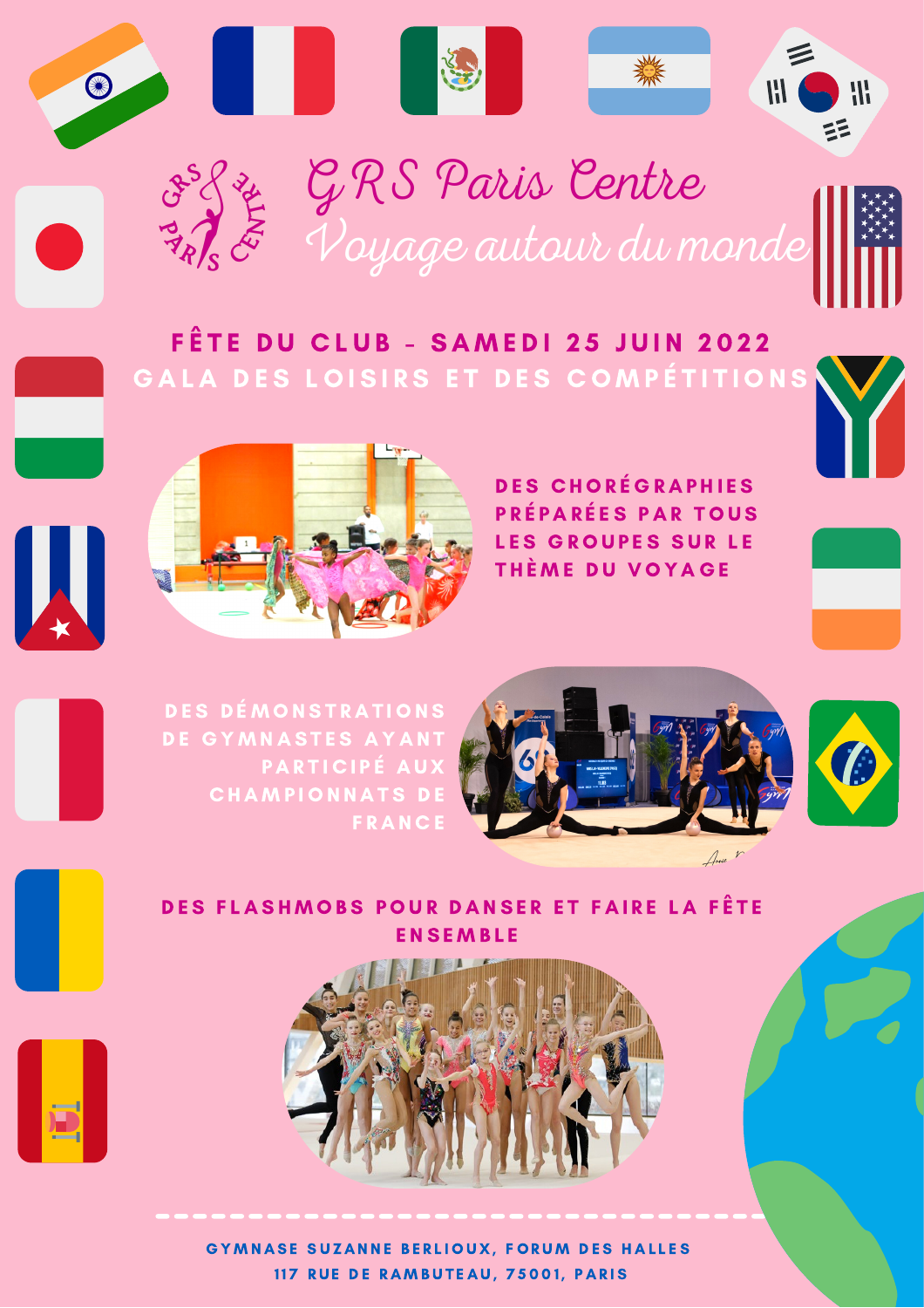

## 1È RE PARTIE 14H-15H30

3 NAT 10 (DÉMO) **7 POLINA (DÉMO)** 9 TFA 10 (DÉMO) 13 REG 10 14 TAYLA (DÉMO) 15 NAT 14 (DÉMO)  $17$  DN1(  $DÉMO$ ) 18 ARINA (DÉMO) **20 FINAL BOLERO 21 FLASH MOB** 





SI VOTRE ENFANT PASSE EN 2ÈME PARTIE, MERCI D'ATTENDRE À L'EXTERIEUR, QUE LE PUBLIC DE LA 1ERE PARTIE SOIT SORTI AVANT D'ENTRER

GYMNASE SUZANNE BERLIOUX, FORUM DES HALLES 117 RUE DE RAMBUTEAU, 75001, PARIS